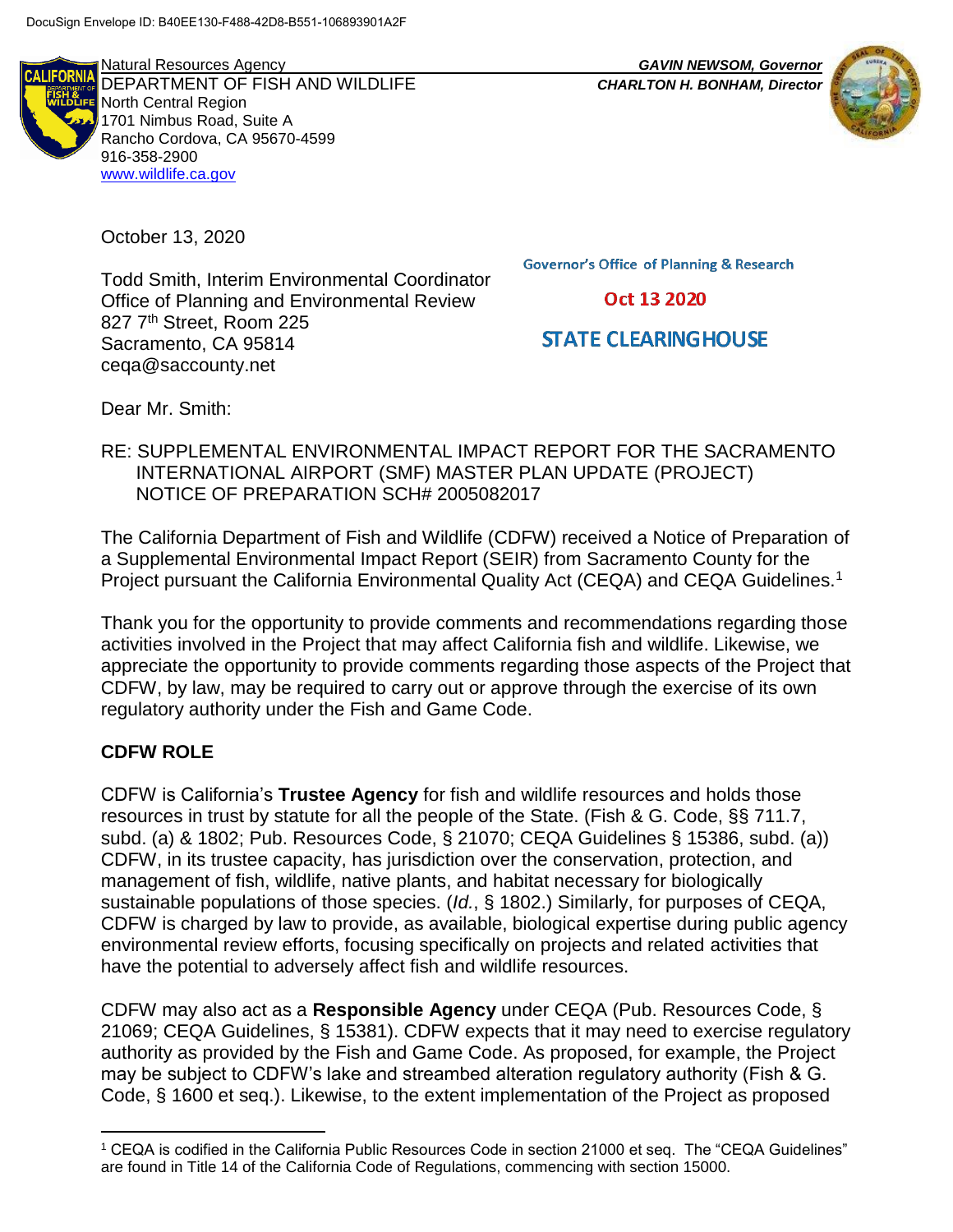Todd Smith Sacramento County October 13, 2020 Page **2** of **12**

may result in "take" as defined by State law of any species protected under the California Endangered Species Act (CESA) (Fish & G. Code, § 2050 et seq.), the project proponent may seek related take authorization as provided by the Fish and Game Code.

#### **PROJECT DESCRIPTION SUMMARY**

The Sacramento International Airport (SMF) is located approximately 10 miles northwest of downtown Sacramento. The SMF airport is generally bounded by Power Line Road to the east, Garden Highway to the west, the I-5/Sacramento River to the west and south and West Elverta Road to the north.

The Sacramento County Department of Airports has recently completed a review of the existing Master Plan (2007) for SMF. The current Project looks at a development and operation horizon of 20 years (2020 through 2040). The update largely consists of revisions to proposed airport projects and facilities based on revised aviation forecasts. The update looks at previously identified projects and projected growth at SMF. Many of the updates center on the timing of the Project (planning phase) along with minor changes to locations and size of facilities.

The Project description in the draft SEIR should include the whole action as defined in the CEQA Guidelines § 15378 and should include appropriate detailed exhibits disclosing the Project area including temporary impacted areas such as equipment stage area, spoils areas, adjacent infrastructure development, staging areas and access and haul roads if applicable.

As required by § 15126.6 of the CEQA Guidelines, the draft SEIR should include appropriate range of reasonable and feasible alternatives that would attain most of the basic Project objectives and avoid or minimize significant impacts to biological resources.

### **ASSESSMENT OF BIOLOGICAL RESOURCES**

Section 15125(c) of the CEQA Guidelines states that knowledge of the regional setting of a project is critical to the assessment of environmental impacts and that special emphasis should be placed on environmental resources that are rare or unique to the region. To enable CDFW staff to adequately review and comment on the Project, the SEIR should include a complete assessment of the flora and fauna within and adjacent to the Project footprint, with emphasis on identifying rare, threatened, endangered, and other sensitive species and their associated habitats. CDFW recommends that the SEIR specifically include:

1. An assessment of all habitat types located within the Project footprint, and a map that identifies the location of each habitat type. CDFW recommends that floristic, allianceand/or association-based mapping and assessment be completed following *The Manual of California Vegetation*, second edition (Sawyer et al. 2009). Adjoining habitat areas should also be included in this assessment where site activities could lead to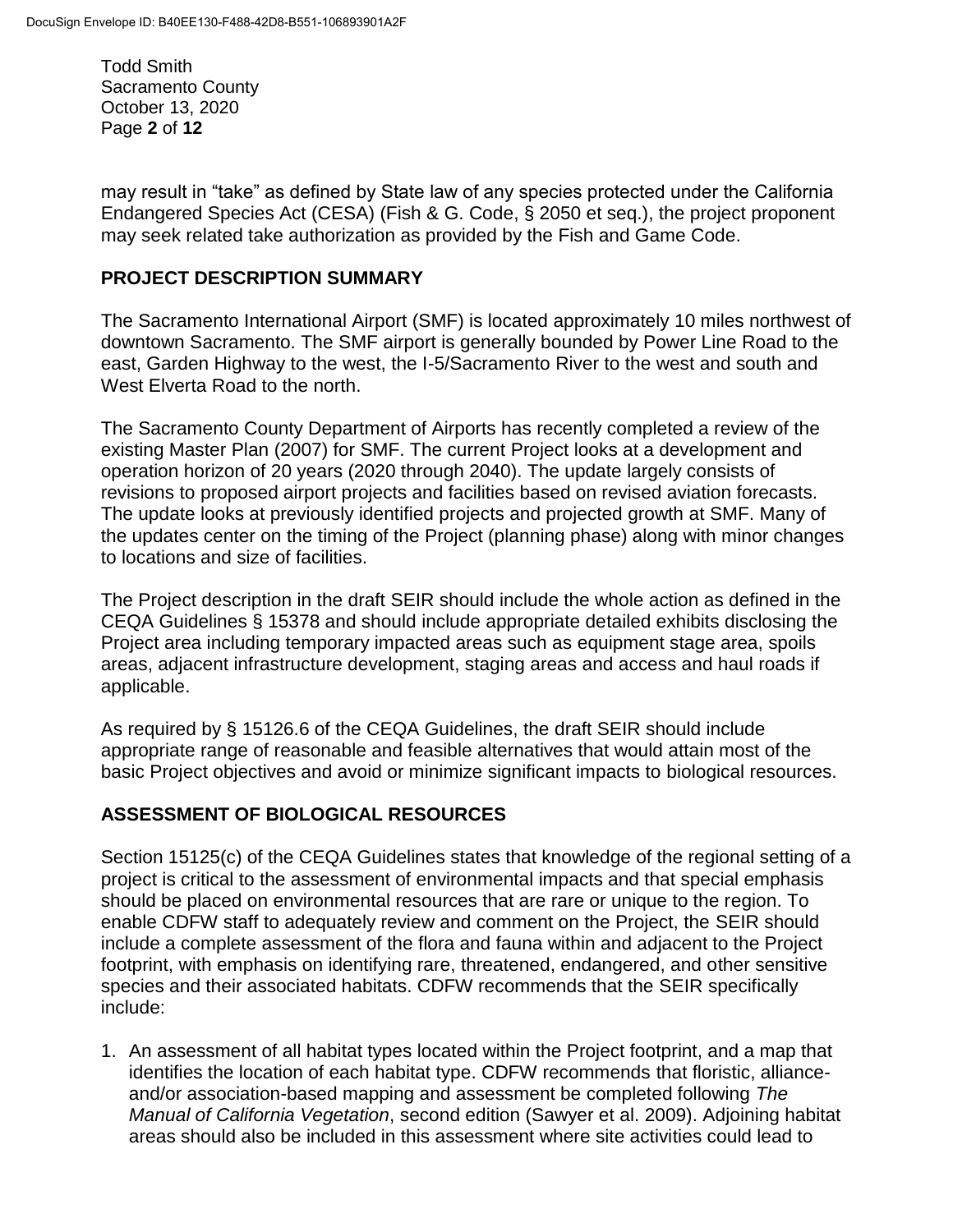Todd Smith Sacramento County October 13, 2020 Page **3** of **12**

> direct or indirect impacts offsite. Habitat mapping at the alliance level will help establish baseline vegetation conditions.

2. A general biological inventory of the fish, amphibian, reptile, bird, and mammal species that are present or have the potential to be present within each habitat type onsite and within adjacent areas that could be affected by the Project. CDFW recommends that the California Natural Diversity Database (CNDDB), as well as previous studies performed in the area, be consulted to assess the potential presence of sensitive species and habitats. A nine United States Geologic Survey (USGS) 7.5-minute quadrangle search is recommended to determine what may occur in the region, larger if the Project area extends past one quad (see *Data Use Guidelines* on the Department webpage www.wildlife.ca.gov/Data/CNDDB/Maps-and-Data). Please review the webpage for information on how to access the database to obtain current information on any previously reported sensitive species and habitat in the vicinity of the Project. CDFW recommends that CNDDB Field Survey Forms be completed and submitted to CNDDB to document survey results. Online forms can be obtained and submitted at: https://www.wildlife.ca.gov/Data/CNDDB/Submitting-Data.

Please note that CDFW's CNDDB is not exhaustive in terms of the data it houses, nor is it a substitute for site-specific species surveys. CDFW recommends that it be used as a starting point in gathering information about the *potential presence* of species within the general area of the Project site. Other sources for identification of species and habitats near or adjacent to the Project area should include, but may not be limited to, State and federal resource agency lists, California Wildlife Habitat Relationship (CWHR) System, California Native Plant Society (CNPS) Inventory, agency contacts, environmental documents for other projects in the vicinity, academics, and professional or scientific organizations.

3. A complete, recent inventory of rare, threatened, endangered, and other sensitive species located within the Project footprint and within offsite areas with the potential to be affected, including California Species of Special Concern and California Fully Protected Species (Fish & G. Code § 3511). Species to be addressed should include all those which meet the CEQA definition (CEQA Guidelines § 15380). The inventory should address seasonal variations in use of the Project area and should not be limited to resident species. The SEIR should include the results of focused species-specific surveys, completed by a qualified biologist, and conducted at the appropriate time of year and time of day when the sensitive species are active or otherwise identifiable. Species-specific surveys should be conducted to ascertain the presence of species with the potential to be directly, indirectly, on or within a reasonable distance of the Project activities. CDFW recommends the lead agency rely on survey and monitoring protocols and guidelines available at: www.wildlife.ca.gov/Conservation/Survey-Protocols. Alternative survey protocols may be warranted; justification should be provided to substantiate why an alternative protocol is necessary. Acceptable speciesspecific survey procedures should be developed in consultation with CDFW and the U.S. Fish and Wildlife Service, where necessary. Some aspects of the Project may warrant periodic updated surveys for certain sensitive taxa, particularly if the Project is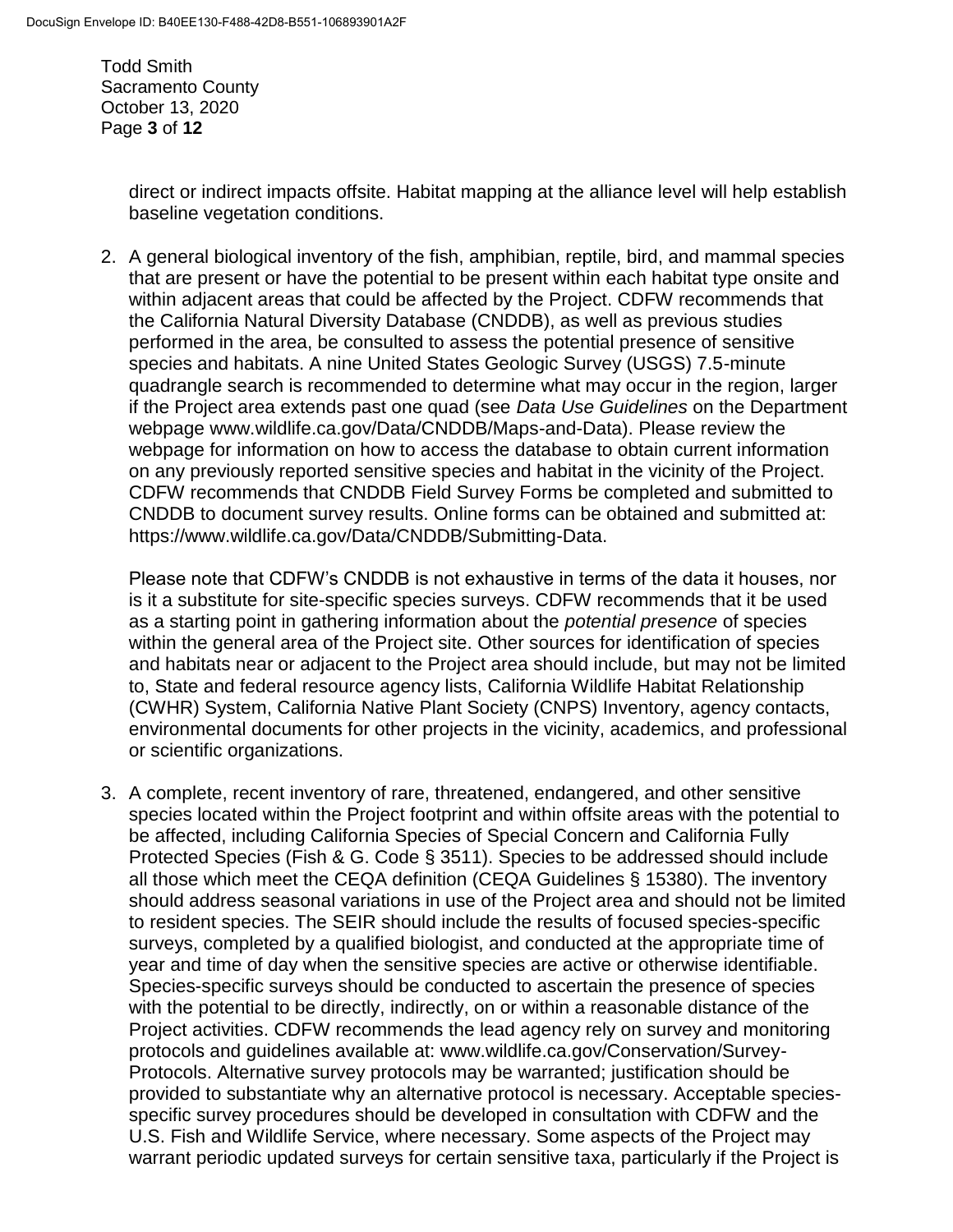Todd Smith Sacramento County October 13, 2020 Page **4** of **12**

> proposed to occur over a protracted time frame, or in phases, or if surveys are completed during periods of drought or deluge.

- 4. A thorough, recent (within the last two years), floristic-based assessment of specialstatus plants and natural communities, following CDFW's *Protocols for Surveying and Evaluating Impacts to Special Status Native Plant Populations and Natural Communities* (see www.wildlife.ca.gov/Conservation/Plants).
- 5. Information on the regional setting that is critical to an assessment of environmental impacts, with special emphasis on resources that are rare or unique to the region (CEQA Guidelines § 15125[c]).

#### **ANALYSIS OF IMPACTS TO BIOLOGICAL RESOURCES**

The SEIR should provide a thorough discussion of the Project's potential direct, indirect, and cumulative impacts on biological resources. To ensure that Project impacts on biological resources are fully analyzed, the following information should be included in the SEIR:

- 1. The SEIR should define the threshold of significance for each impact and describe the criteria used to determine whether the impacts are significant (CEQA Guidelines, § 15064, subd. (f)). The SEIR must demonstrate that the significant environmental impacts of the Project were adequately investigated and discussed and it must permit the significant effects of the Project to be considered in the full environmental context.
- 2. A discussion of potential impacts from lighting, noise, human activity, and wildlifehuman interactions created by Project activities especially those adjacent to natural areas, exotic and/or invasive species occurrences, and drainages. The SEIR should address Project-related changes to drainage patterns and water quality within, upstream, and downstream of the Project site, including: volume, velocity, and frequency of existing and post-Project surface flows; polluted runoff; soil erosion and/or sedimentation in streams and water bodies; and post-Project fate of runoff from the Project site.
- 3. A discussion of potential indirect Project impacts on biological resources, including resources in areas adjacent to the Project footprint, such as nearby public lands (e.g. National Forests, State Parks, etc.), open space, adjacent natural habitats, riparian ecosystems, wildlife corridors, and any designated and/or proposed reserve or mitigation lands (e.g., preserved lands associated with a Conservation or Recovery Plan, or other conserved lands).
- 4. A cumulative effects analysis developed as described under CEQA Guidelines section 15130. The SEIR should discuss the Project's cumulative impacts to natural resources and determine if that contribution would result in a significant impact. The SEIR should include a list of present, past, and probable future projects producing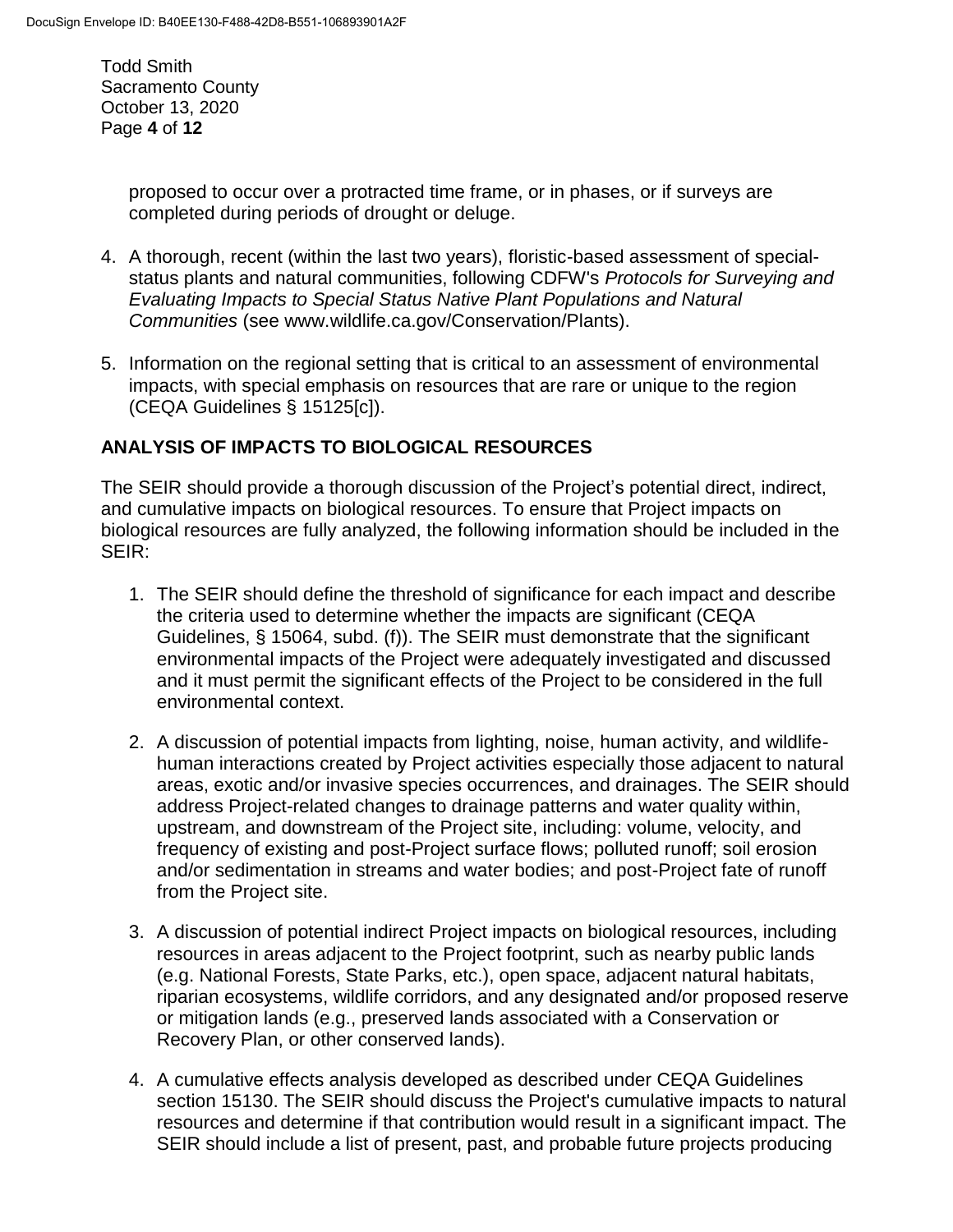Todd Smith Sacramento County October 13, 2020 Page **5** of **12**

> related impacts to biological resources or shall include a summary of the projections contained in an adopted local, regional, or statewide plan, that consider conditions contributing to a cumulative effect. The cumulative analysis shall include impact analysis of vegetation and habitat reductions within the area and their potential cumulative effects. Please include all potential direct and indirect Project-related impacts to riparian areas, wetlands, wildlife corridors or wildlife movement areas, aquatic habitats, sensitive species and/or special-status species, open space, and adjacent natural habitats in the cumulative effects analysis.

### **HABITAT CONSERVATION PLANS**

The Project is within the boundaries of the Natomas Basin Habitat Conservation Plan (NBHCP) and is directly adjacent to the planning area for the Metro Air Park Habitat Conservation Plan (MAP HCP). CEQA Guidelines section 15125(d) states that EIRs must discuss any inconsistencies between projects and applicable plans (including habitat conservation plans/natural community conservation plans). Because the NBHCP and MAP HCP are currently being implemented, CDFW recommends that the SEIR include a discussion of each Project alternative's consistency with the respective plans and how Sacramento County will ensure that implementation of the Project alternatives do not impede either plan's ability to meet its biological goals and objectives. Particular focus in the SEIR's analysis should be directed to:

- Analysis of all NBHCP and MAP HCP Covered Species
- Assessment of habitat types identified in the NBHCP and MAP HCP
- Identification of applicable NBHCP and MAP HCP avoidance, minimization, or mitigation measures
- Analysis of any impacts to land commitments of the NBHCP and MAP HCP

### **MITIGATION MEASURES FOR PROJECT IMPACTS TO BIOLOGICAL RESOURCES**

The SEIR should include appropriate and adequate avoidance, minimization, and/or mitigation measures for all direct, indirect, and cumulative impacts that are expected to occur as a result of the construction and long-term operation and maintenance of the Project. CDFW also recommends that the environmental documentation provide scientifically supported discussion regarding adequate avoidance, minimization, and/or mitigation measures to address the Project's significant impacts upon fish and wildlife and their habitat. For individual projects, mitigation must be roughly proportional to the level of impacts, including cumulative impacts, in accordance with the provisions of CEQA (Guidelines § § 15126.4(a)(4)(B), 15064, 15065, and 16355). In order for mitigation measures to be effective, they must be specific, enforceable, and feasible actions that will improve environmental conditions. When proposing measures to avoid, minimize, or mitigate impacts, CDFW recommends consideration of the following:

1. *Fully Protected Species*: Fully Protected Species (Fish & G. Code sections 3511, 4700, 5050, and 5515) have the potential to occur within or adjacent to the Project area. Such species include but are not limited to white-tailed kite (*Elanus leucurus*). Fully protected species may not be taken or possessed at any time. Project activities described in the SEIR should be designed to completely avoid any fully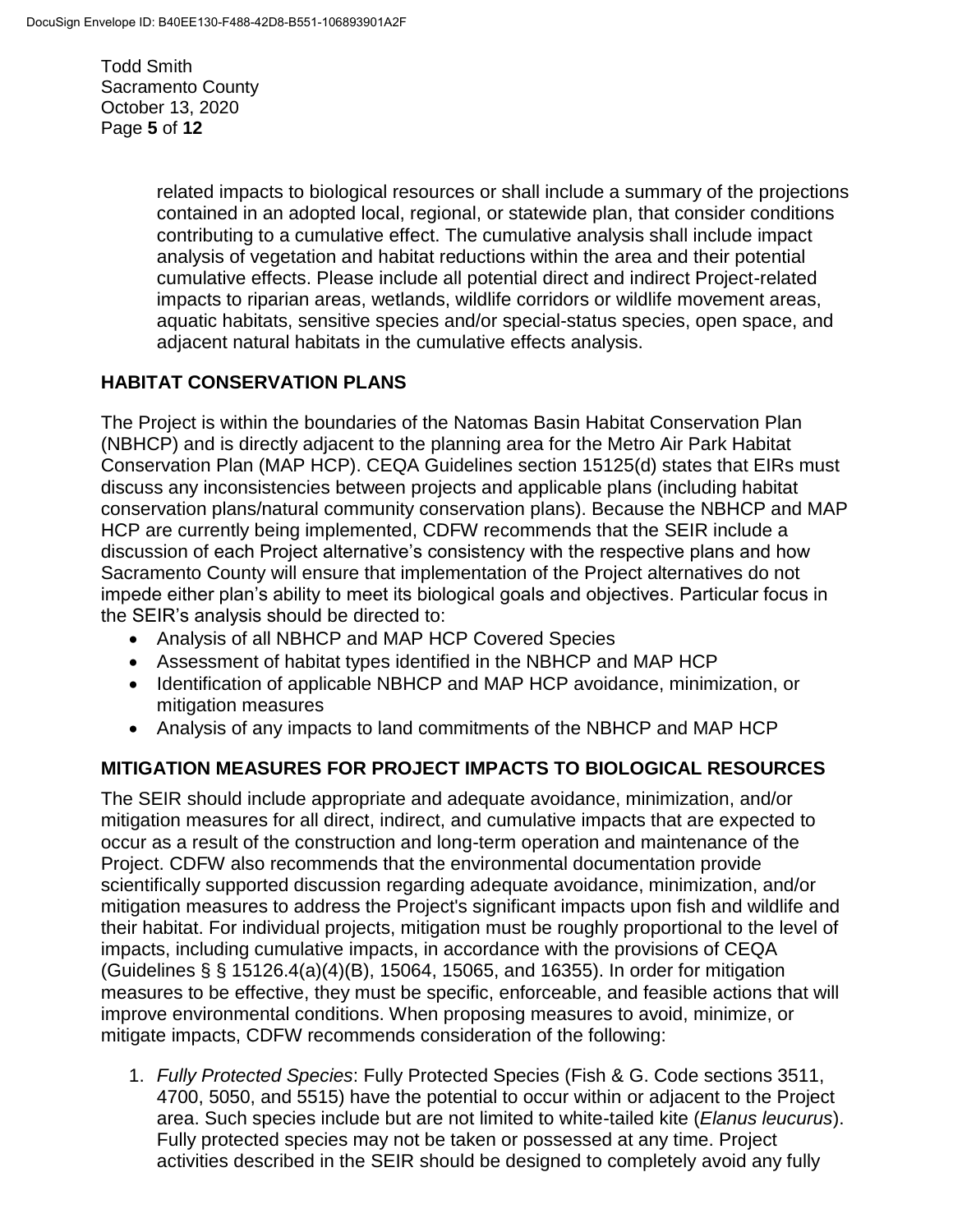Todd Smith Sacramento County October 13, 2020 Page **6** of **12**

> protected species that have the potential to be present within or adjacent to the Project area. CDFW also recommends that the SEIR fully analyze potential adverse impacts to fully protected species due to habitat modification, loss of foraging habitat, and/or interruption of migratory and breeding behaviors. CDFW recommends that the Lead Agency include in the analysis how appropriate avoidance, minimization and mitigation measures will reduce indirect impacts to fully protected species.

- 2. *Sensitive Plant Communities*: CDFW considers sensitive plant communities to be imperiled habitats having both local and regional significance. Plant communities, alliances, and associations with a statewide ranking of S-1, S-2, S-3, and S-4 should be considered sensitive and declining at the local and regional level. These ranks can be obtained by querying the CNDDB and are included in *The Manual of California Vegetation* (Sawyer et al. 2009). The SEIR should include measures to fully avoid and otherwise protect sensitive plant communities from Project-related direct and indirect impacts.
- 3. *Mitigation*: CDFW considers adverse Project-related impacts to sensitive species and habitats to be significant to both local and regional ecosystems, and the SEIR should include mitigation measures for adverse Project-related impacts to these resources. Mitigation measures should emphasize avoidance and reduction of Project impacts. For unavoidable impacts, onsite habitat restoration and/or enhancement should be evaluated and discussed in detail. If onsite mitigation is not feasible or would not be biologically viable and therefore not adequately mitigate the loss of biological functions and values, offsite mitigation through habitat creation and/or acquisition and preservation in perpetuity should be addressed.

The SEIR should include measures to perpetually protect the targeted habitat values within mitigation areas from direct and indirect adverse impacts in order to meet mitigation objectives to offset Project-induced qualitative and quantitative losses of biological values. Specific issues that should be addressed include restrictions on access, proposed land dedications, long-term monitoring and management programs, control of illegal dumping, water pollution, increased human intrusion, etc.

4. *Habitat Revegetation/Restoration Plans*: Plans for restoration and revegetation should be prepared by persons with expertise in the regional ecosystems and native plant restoration techniques. Plans should identify the assumptions used to develop the proposed restoration strategy. Each plan should include, at a minimum: (a) the location of restoration sites and assessment of appropriate reference sites; (b) the plant species to be used, sources of local propagules, container sizes, and seeding rates; (c) a schematic depicting the mitigation area; (d) a local seed and cuttings and planting schedule; (e) a description of the irrigation methodology; (f) measures to control exotic vegetation on site; (g) specific success criteria; (h) a detailed monitoring program; (i) contingency measures should the success criteria not be met; and (j) identification of the party responsible for meeting the success criteria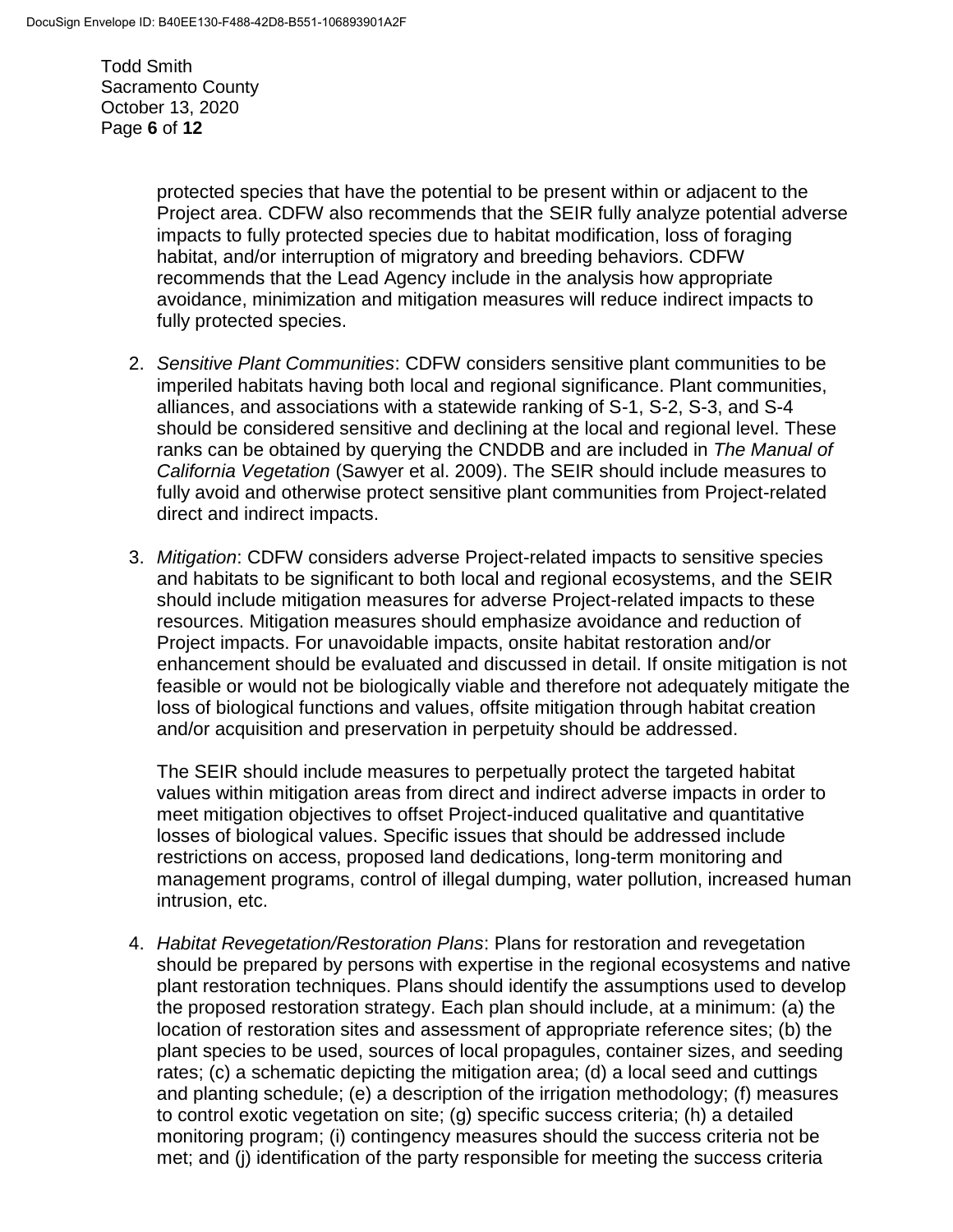Todd Smith Sacramento County October 13, 2020 Page **7** of **12**

> and providing for conservation of the mitigation site in perpetuity. Monitoring of restoration areas should extend across a sufficient time frame to ensure that the new habitat is established, self-sustaining, and capable of surviving drought.

CDFW recommends that local onsite propagules from the Project area and nearby vicinity be collected and used for restoration purposes. Onsite seed collection should be initiated in the near future in order to accumulate sufficient propagule material for subsequent use in future years. Onsite vegetation mapping at the alliance and/or association level should be used to develop appropriate restoration goals and local plant palettes. Reference areas should be identified to help guide restoration efforts. Specific restoration plans should be developed for various Project components as appropriate. Restoration objectives should include protecting special habitat elements or re-creating them in areas affected by the Project. Examples may include retention of woody material, logs, snags, rocks, and brush piles. Fish and Game Code sections 1002, 1002.5 and 1003 authorize CDFW to issue permits for the take or possession of plants and wildlife for scientific, educational, and propagation purposes. Please see our website for more information on Scientific Collecting Permits at www.wildlife.ca.gov/Licensing/Scientific-Collecting#53949678-regulations-.

5. *Nesting Birds:* Please note that it is the Project proponent's responsibility to comply with all applicable laws related to nesting birds and birds of prey. Migratory nongame native bird species are protected by international treaty under the federal Migratory Bird Treaty Act (MBTA) of 1918, as amended (16 U.S.C. 703 *et seq.*). CDFW implemented the MBTA by adopting the Fish and Game Code section 3513. Fish and Game Code sections 3503, 3503.5 and 3800 provide additional protection to nongame birds, birds of prey, their nests and eggs. Sections 3503, 3503.5, and 3513 of the Fish and Game Code afford protective measures as follows: section 3503 states that it is unlawful to take, possess, or needlessly destroy the nest or eggs of any bird, except as otherwise provided by the Fish and Game Code or any regulation made pursuant thereto; section 3503.5 states that is it unlawful to take, possess, or destroy any birds in the orders Falconiformes or Strigiformes (birds-ofprey) or to take, possess, or destroy the nest or eggs of any such bird except as otherwise provided by the Fish and Game Code or any regulation adopted pursuant thereto; and section 3513 states that it is unlawful to take or possess any migratory nongame bird as designated in the MBTA or any part of such migratory nongame bird except as provided by rules and regulations adopted by the Secretary of the Interior under provisions of the MBTA.

Potential habitat for nesting birds and birds of prey is present within the Project area. The SEIR should disclose all potential activities that may incur a direct or indirect take to nongame nesting birds within the Project footprint and its vicinity. Appropriate avoidance, minimization, and/or mitigation measures to avoid take must be included in the SEIR.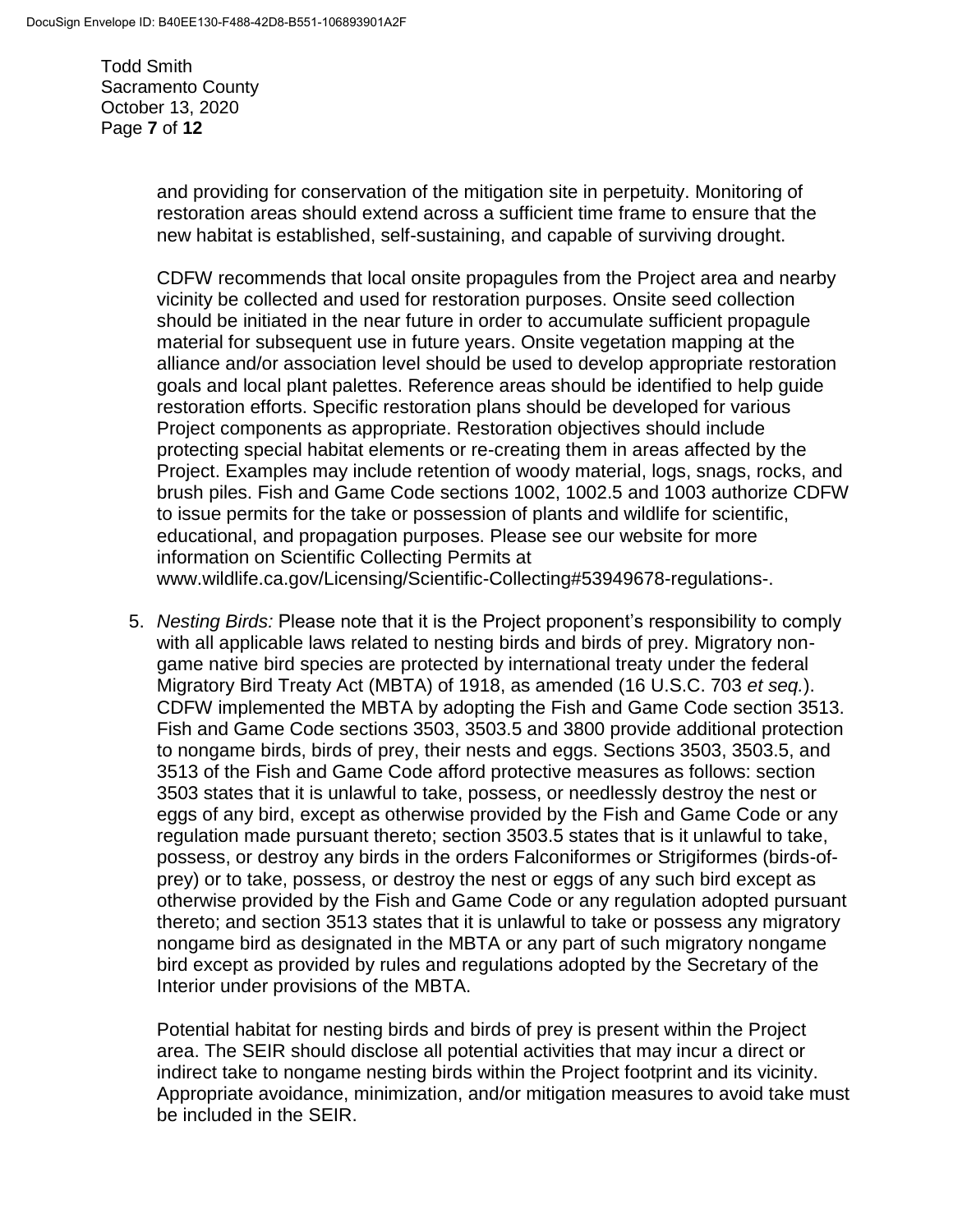Todd Smith Sacramento County October 13, 2020 Page **8** of **12**

> CDFW recommends that the SEIR include specific avoidance and minimization measures to ensure that impacts to nesting birds do not occur. Project-specific avoidance and minimization measures may include, but not be limited to: Project phasing and timing, monitoring of Project-related noise (where applicable), sound walls, and buffers, where appropriate. The SEIR should also include specific avoidance and minimization measures that will be implemented should a nest be located within the Project site. If pre-construction surveys are proposed in the SEIR, CDFW recommends that they be required no more than three (3) days prior to vegetation clearing or ground disturbance activities, as instances of nesting could be missed if surveys are conducted earlier.

- 6. *Moving out of Harm's Way:* The Project is anticipated to result in the clearing of natural habitats that support native species. To avoid direct mortality, the lead agency may condition the SEIR to require that a qualified biologist with the proper permits be retained to be onsite prior to and during all ground- and habitatdisturbing activities. The qualified biologist with the proper permits may move out of harm's way special-status species or other wildlife of low or limited mobility that would otherwise be injured or killed from Project-related activities. Movement of wildlife out of harm's way should be limited to only those individuals that would otherwise be injured or killed, and individuals should be moved only as far as necessary to ensure their safety (i.e., CDFW does not recommend relocation to other areas). It should be noted that the temporary relocation of onsite wildlife does not constitute effective mitigation for habitat loss.
- 7. *Translocation of Species*: CDFW generally does not support the use of relocation, salvage, and/or transplantation as the sole mitigation for impacts to rare, threatened, or endangered species unless they are supported by specific scientific literature cited in the SEIR. Unsupported translocation efforts are generally experimental in nature and largely unsuccessful.

The SEIR should incorporate mitigation performance standards that would ensure that impacts are reduced to a less-than-significant level. Mitigation measures proposed in the SEIR should be made a condition of approval of the Project. Please note that obtaining a permit from CDFW by itself with no other mitigation proposal may constitute mitigation deferral. To avoid deferring mitigation in this way, the SEIR should describe avoidance, minimization and mitigation measures that would be implemented should the impact occur.

### **CALIFORNIA ENDANGERED SPECIES ACT**

CDFW is responsible for ensuring appropriate conservation of fish and wildlife resources including threatened, endangered, and/or candidate plant and animal species, pursuant to the California Endangered Species Act (CESA). Fish and Game Code section 86 defines "take" as "hunt, pursue, catch, capture, or kill, or attempt to hunt, pursue, catch, capture, or kill." If Project activities have the potential to cause take of state-listed species during construction or through operations and maintenance over the life of the Project, a CESA Incidental Take Permit (ITP) may be obtained to provide coverage in the event that take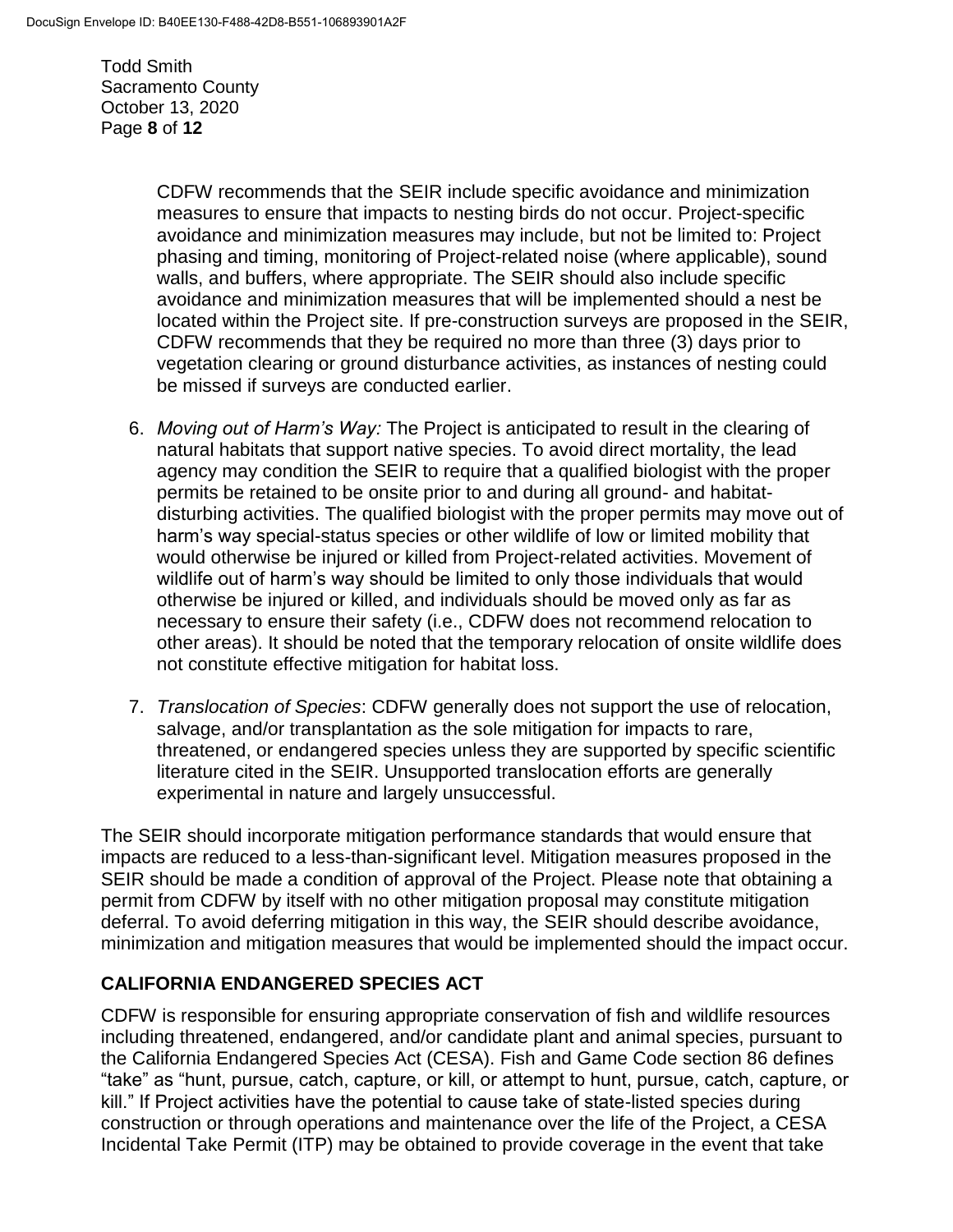Todd Smith Sacramento County October 13, 2020 Page **9** of **12**

occurs. A CESA ITP may also be obtained to provide coverage for rare and endangered plants listed under the Native Plant Protection Act (Fish & G. Code §1900 *et seq*.).

To issue an ITP, CDFW must demonstrate that the impacts of the authorized take will be minimized and fully mitigated (Fish & G. Code §2081 (b)). To facilitate the issuance of an ITP, if applicable, the SEIR should disclose the potential of the Project to take state-listed species and include measures to minimize and fully mitigate the impacts to those species. Please note that mitigation measures that are adequate to reduce impacts to a "less-than significant" level to meet CEQA requirements may not be enough to minimize and fully mitigate impacts to the extent required for the issuance of an ITP. Therefore, CDFW encourages early consultation with staff to determine appropriate measures to facilitate future permitting processes and to engage with the U.S. Fish and Wildlife Service to coordinate specific measures if both State and federally listed species may be present within the Project vicinity.

State-listed species with the potential to occur in the area include but are not limited to: the State threatened Swainson's hawk (*Buteo swainsoni*), tricolored blackbird (*Agelaius tricolor*), and giant garter snake (*Thamnophis gigas*).

## **NATIVE PLANT PROTECTION ACT**

The Native Plant Protection Act (NPPA) (Fish & G. Code §1900 *et seq*.) prohibits the take or possession of state-listed rare and endangered plants, including any part or product thereof, unless authorized by CDFW or in certain limited circumstances. Take of statelisted rare and/or endangered plants due to Project activities may only be permitted through an ITP or other authorization issued by CDFW pursuant to California Code of Regulations, Title 14, section 786.9 subdivision (b).

### **LAKE AND STREAMBED ALTERATION PROGRAM**

The SEIR should identify all perennial, intermittent, and ephemeral rivers, streams, lakes, other hydrologically connected aquatic features, and any associated biological resources/habitats present within the entire Project footprint (including access and staging areas). The SEIR should analyze all potential temporary, permanent, direct, indirect and/or cumulative impacts to the above-mentioned features and associated biological resources/habitats that may occur because of the Project. If it is determined that the Project will result in significant impacts to these resources the SEIR shall propose appropriate avoidance, minimization and/or mitigation measures to reduce impacts to a less-than-significant level.

Fish and Game Code section 1602 requires an entity to notify CDFW prior to commencing any activity that may do one or more of the following: substantially divert or obstruct the natural flow of any river, stream or lake; substantially change or use any material from the bed, channel or bank of any river, stream, or lake; or deposit debris, waste or other materials that could pass into any river, stream or lake. Please note that "any river, stream or lake" includes those that are episodic (i.e., those that are dry for periods of time) as well as those that are perennial (i.e., those that flow year-round). This includes ephemeral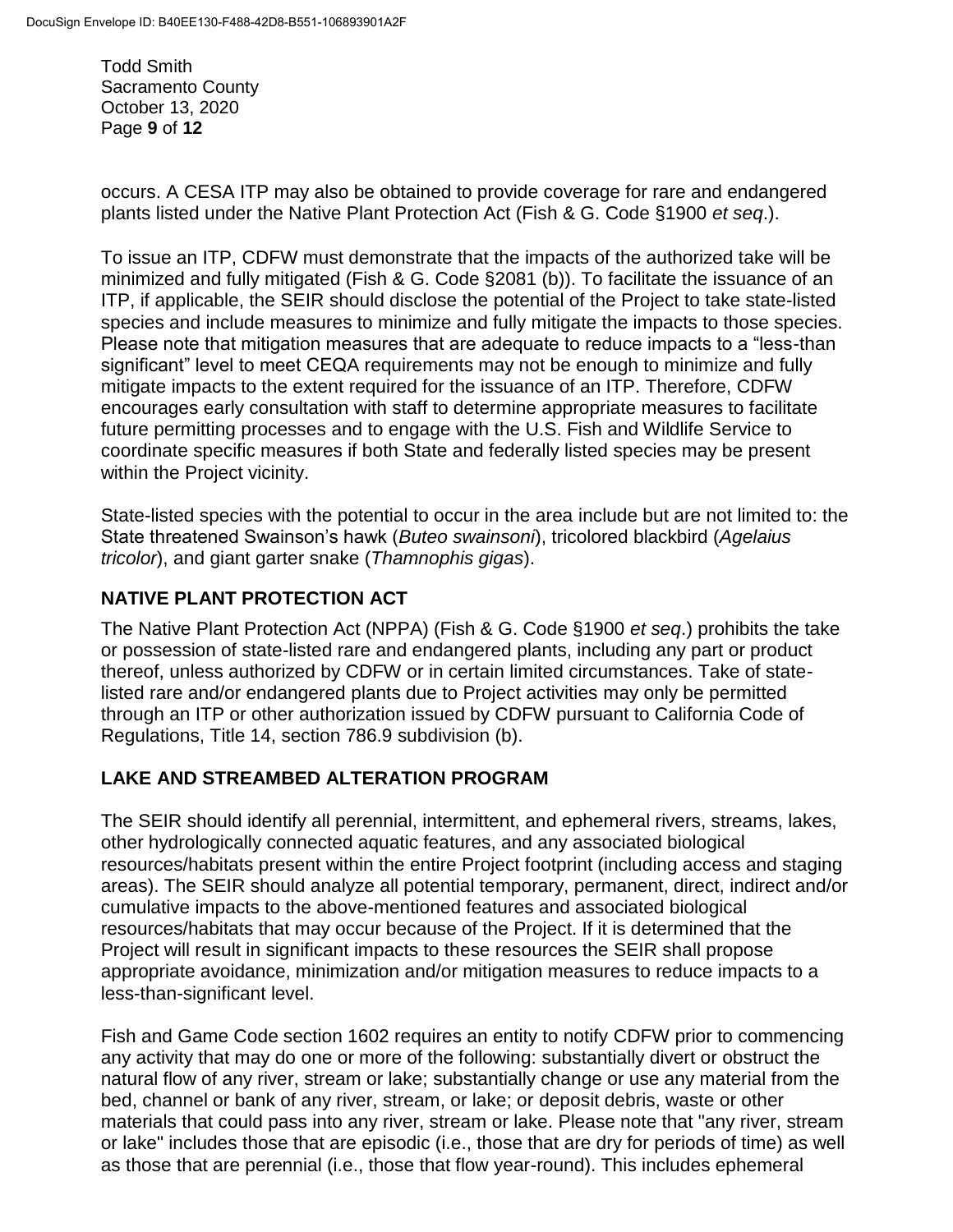Todd Smith Sacramento County October 13, 2020 Page **10** of **12**

streams and watercourses with a subsurface flow. It may also apply to work undertaken within the flood plain of a body of water.

Upon receipt of a complete notification, CDFW will determine if the Project activities may substantially adversely affect existing fish and wildlife resources and whether a Lake and Streambed Alteration (LSA) Agreement is required. An LSA Agreement will include measures necessary to protect existing fish and wildlife resources. CDFW may suggest ways to modify the Project that would eliminate or reduce adverse impacts to fish and wildlife resources.

CDFW's issuance of an LSA Agreement is a "project" subject to CEQA (see Pub. Resources Code 21065). To facilitate issuance of an LSA Agreement, if one is necessary, the EIR should fully identify the potential impacts to the lake, stream, or riparian resources, and provide adequate avoidance, mitigation, and monitoring and reporting commitments.

Please note that other agencies may use specific methods and definitions to determine impacts to areas subject to their authorities. These methods and definitions often do not include all needed information for CDFW to determine the extent of fish and wildlife resources affected by activities subject to Notification under Fish and Game Code section1602. Therefore, CDFW does not recommend relying solely on methods developed specifically for delineating areas subject to other agencies' jurisdiction when mapping lakes, streams, wetlands, floodplains, riparian areas, etc. in preparation for submitting a Notification of an LSA.

CDFW recommends lead agencies coordinate with us as early as possible, since potential modification of the proposed Project may avoid or reduce impacts to fish and wildlife resources and expedite the Project approval process. For more information on LSA notification, please go to https://www.wildlife.ca.gov/Conservation/LSA.

CDFW relies on the lead agency environmental document analysis when acting as a responsible agency issuing an LSA Agreement. Addressing CDFW's input and comments during project planning helps the EIR appropriately address Project impacts and facilitates the issuance of an LSA Agreement.

The following information would be required for the processing of an LSA Notification and CDFW recommends incorporating this information into the SEIR to avoid subsequent CEQA documentation and Project delays:

- 1. Mapping and quantification of lakes, streams, and associated fish and wildlife habitat (e.g., riparian habitat, freshwater wetlands, etc.) that will be temporarily and/or permanently impacted by the Project, including impacts from access and staging areas. Please include an estimate of impact to each habitat type.
- 2. Discussion of specific avoidance, minimization, and mitigation measures to reduce Project impacts to fish and wildlife resources to a less-than-significant level. Please refer to section 15370 of the CEQA Guidelines.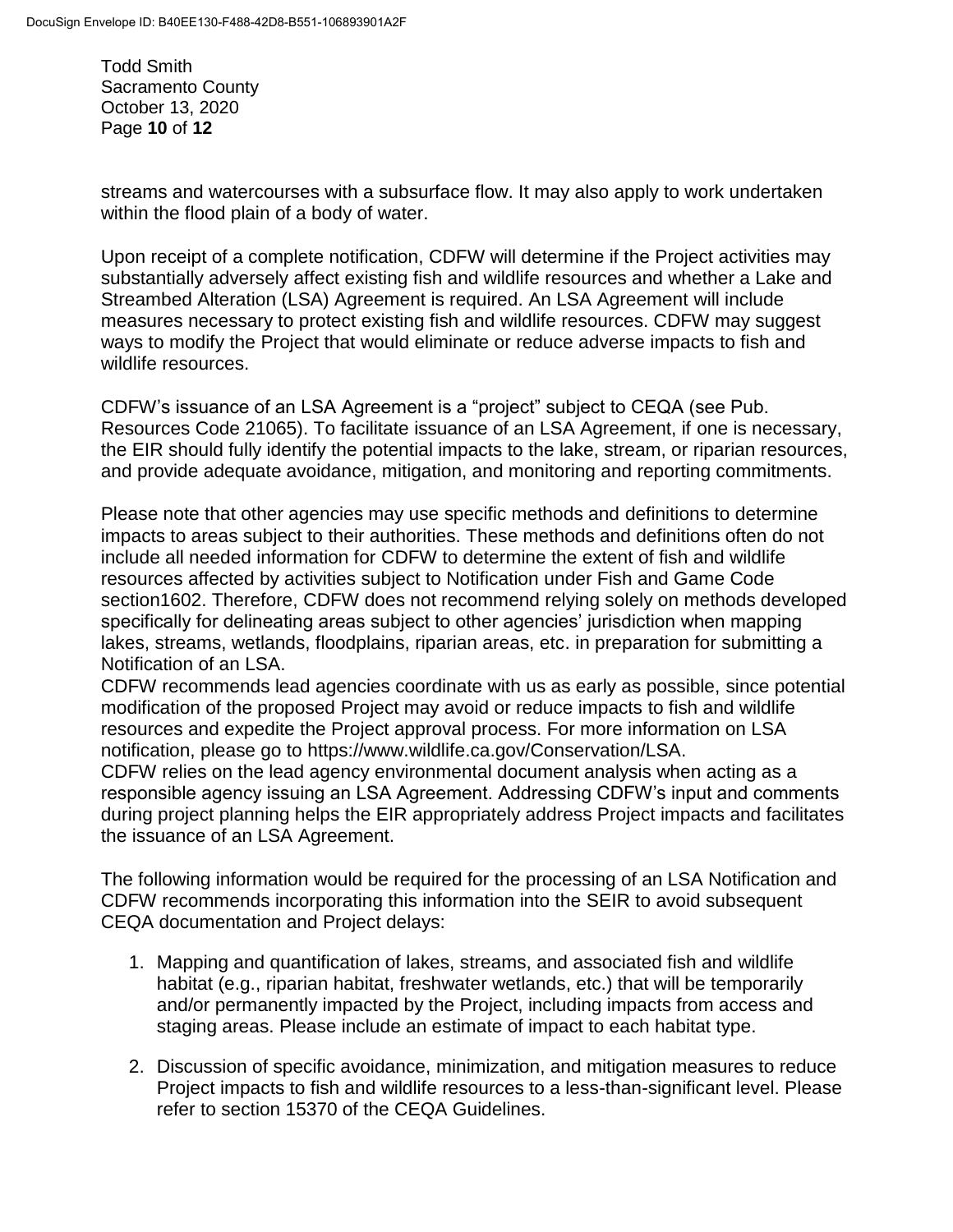Todd Smith Sacramento County October 13, 2020 Page **11** of **12**

CDFW recommends that the SEIR fully identify the Project's potential impacts to any of the features described in this section and/or associated vegetation and/or wetlands that may be affected by the Project.

### **LANDSCAPING**

CDFW has noted that landscaping improvements may be implemented in the Project. CDFW recommends consideration of the Homegrown Habitat Plant List (Sacramento Valley Chapter, California Native Plant Society) (Attachment 1) when developing the final planting palette. The Homegrown Habitat Plant List (HHPL) is the result of a coordinated effort of regional stakeholders with the intent of improving landscape plantings for the benefit of property owners and ecosystem. Including plants from the HHPL is intended to produce the following outcomes for landscaping:

- Increased drought tolerance
- Decreased water use
- Decreased maintenance and replacement planting costs
- Increased functionality for local pollinators and wildlife
- Increase in overall biodiversity and ecosystem health
- Increased carbon sequestration and climate change resilience

#### **ENVIRONMENTAL DATA**

CEQA requires that information developed in environmental impact reports and negative declarations be incorporated into a database, which may be used to make subsequent or supplemental environmental determinations (Pub. Resources Code, § 21003, subd. (e)). Accordingly, please report any special-status species and natural communities detected during Project surveys to the California Natural Diversity Database (CNDDB). The CNNDB field survey form can be found at the following link:

https://www.wildlife.ca.gov/Data/CNDDB/Submitting-Data. The completed form can be submitted online or mailed electronically to CNDDB at the following email address: CNDDB@wildlife.ca.gov.

#### **FILING FEES**

The Project, as proposed, would have an effect on fish and wildlife, and assessment of filing fees is necessary. Fees are payable upon filing of the Notice of Determination by the Lead Agency and serve to help defray the cost of environmental review by CDFW. Payment of the fee is required in order for the underlying project approval to be operative, vested, and final. (Cal. Code Regs, tit. 14, § 753.5; Fish & G. Code § 711.4; Pub. Resources Code, § 21089.)

#### **CONCLUSION**

Pursuant to Public Resources Code sections 21092 and 21092.2, CDFW requests written notification of proposed actions and pending decisions regarding the Project. Written notifications shall be directed to: